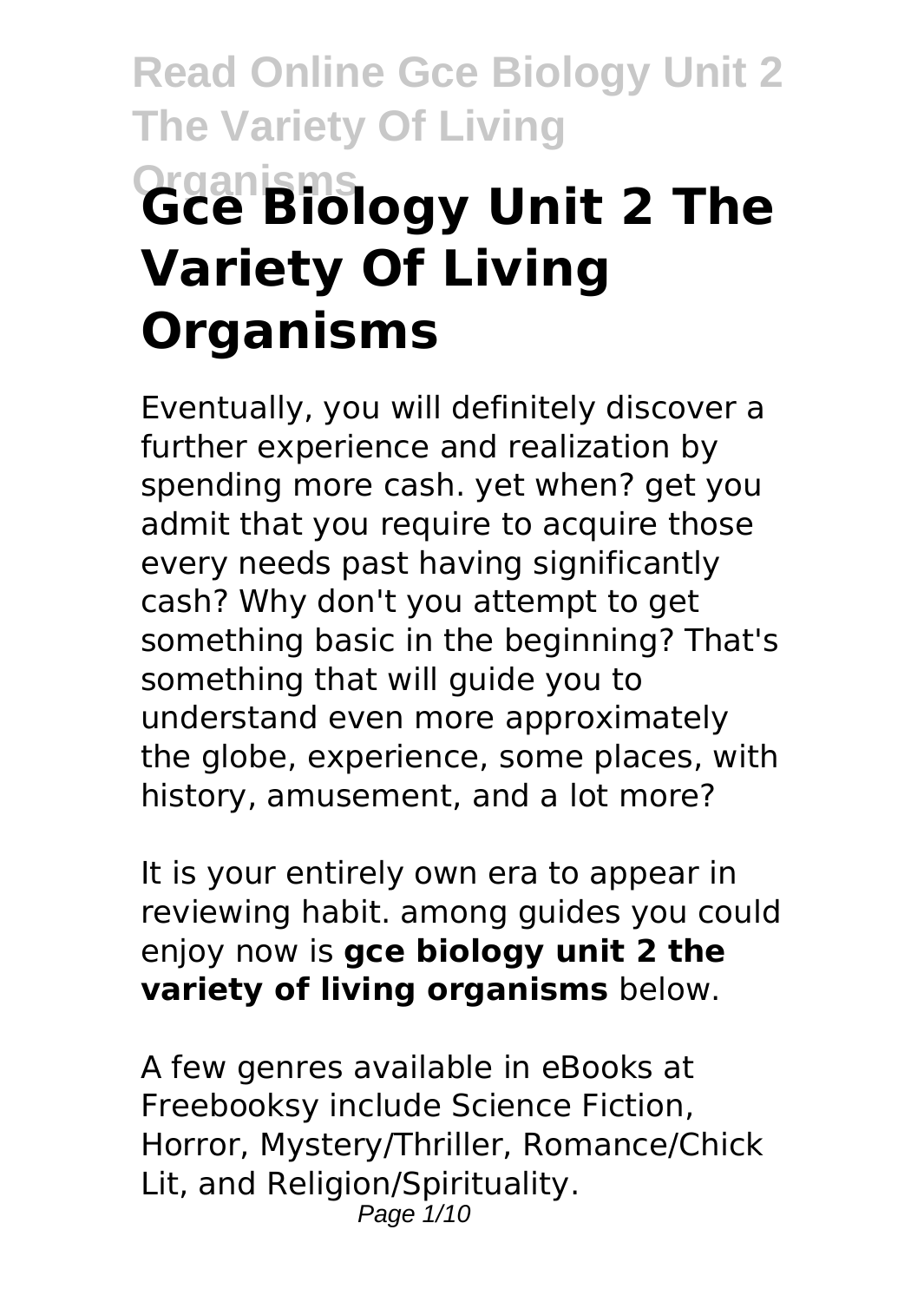#### **Gce Biology Unit 2 The**

Unit 2: Specimen mark scheme Version 0.3. Version 0.3: 1109. General Certificate of Education. Biology 2410. BIOL2. The variety of living organisms. Mark Scheme Specimen Paper. Mark schemes are prepared by the Principal Examiner and considered, together with the relevant questions, by a panel of subject teachers.

#### **GCE Biology Specimen Question Paper Unit 2 - The ...**

Biology BIOL2 Unit 2 The variety of living organisms Thursday 4 June 2009 1.30 pm to 3.15pm. APW/Jun09/BIOL2 (02) 2 Areas outside the box will not be scanned for marking ... GCE Biology Unit 2 - The variety of living organisms Question Paper June 2009 AQA

### **GCE Biology Unit 2 - The variety of living organisms ...**

AQA GCE Biology AS Award 1411 Unit 2 Genetic & Species Diversity. Question 5.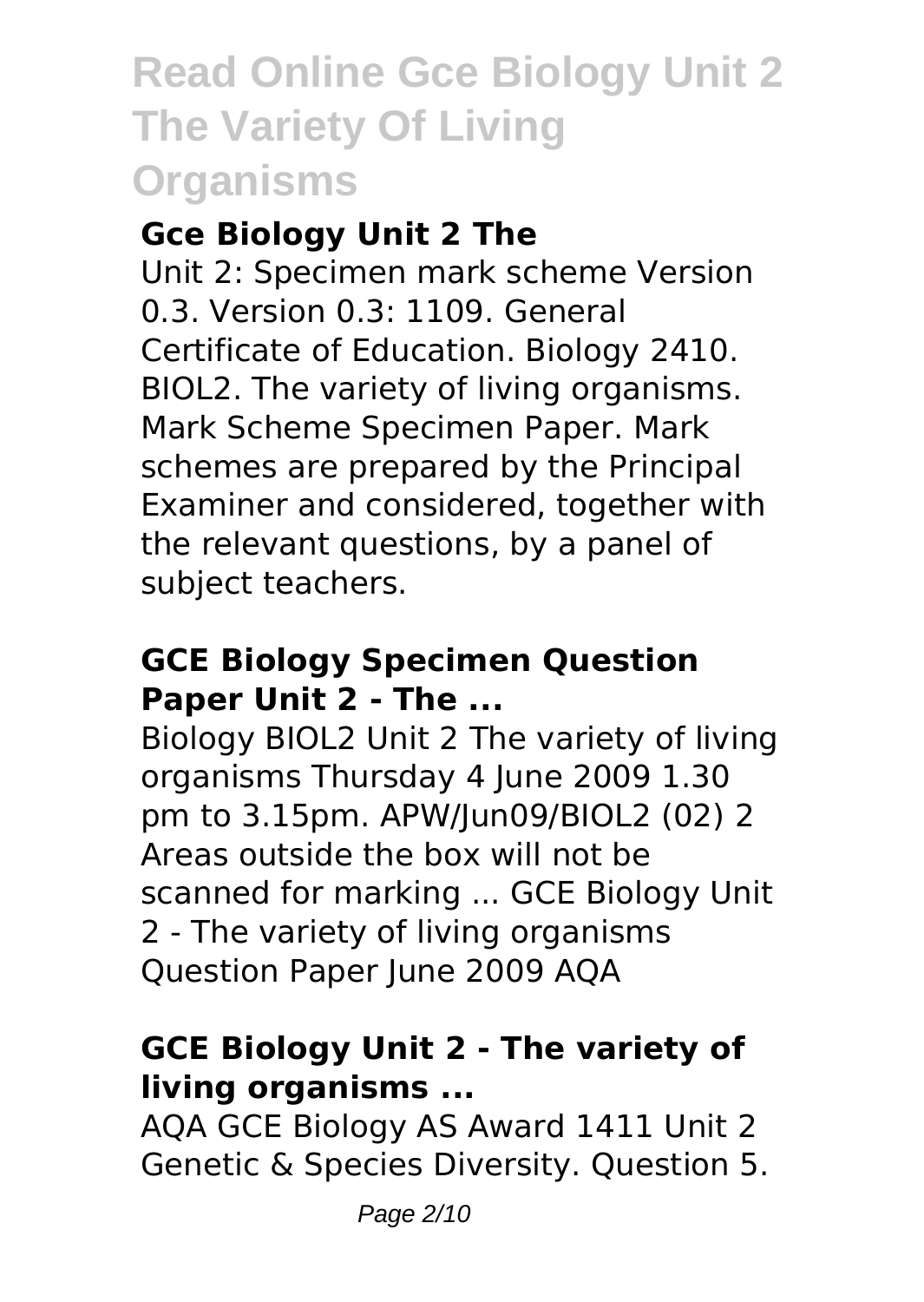En(n where d – index of diversity l) 1) N = total number of organisms of all species n — total number of organisms of each species. Use this formula to calculate the index of diversity for the plants on the heath. Show your working.

### **Unit 2 The Variety of Living Organisms Species & Genetic ...**

Edexcel GCE Biology Advanced Subsidiary Unit 2: Development, Plants and the Environment Thursday 26 May 2011 – Afternoon Time: 1 hour 30 minutes You do not need any other materials. 6BI02/01 Instructions •• Use black ink or ball-point pen. Fill in the boxes at the top of this page with your name, • centre number and candidate number.

### **Edexcel GCE Biology - PMT**

GCE Biology Unit 2 - The variety of living organisms Mark Scheme June 2009 Author: AQA Subject: GCE Biology Keywords: GCE Biology; 2410; MS; BIOL2; Unit 2 - The variety of living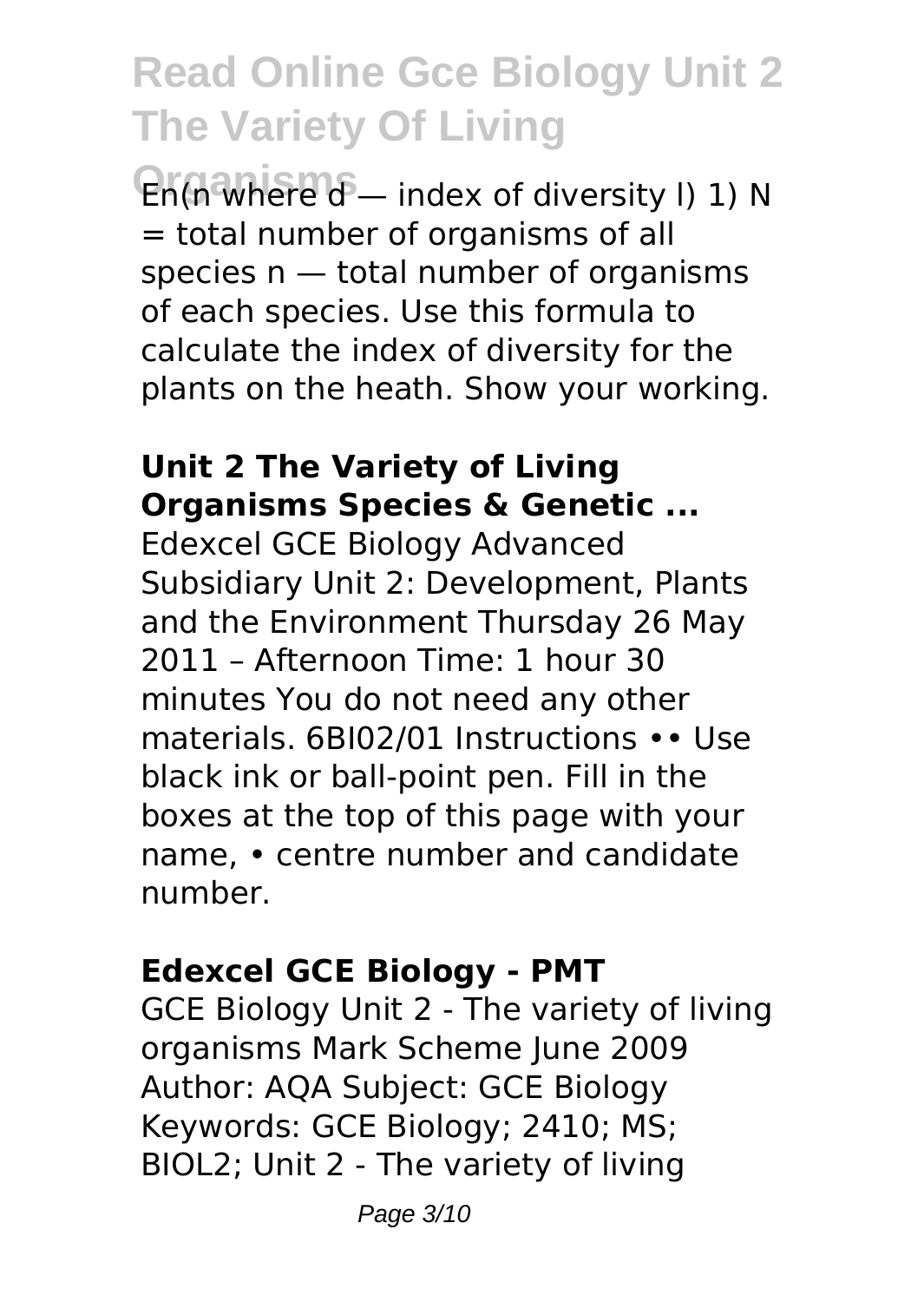**Organisms; 2009; Mark Scheme Created** Date: 3/18/2010 5:58:36 PM

#### **General Certificate of Education - TomRed's Stuff**

Biology - AQA GCE Mark Scheme Specimen Paper 3 Although specific marks are not awarded in this unit marks awarded will take into account the quality of written communication. Credit will only be awarded where candidates have presented information clearly and coherently and used the specialist vocabulary indicated in the mark scheme for this unit.

### **GCE Biology Specimen Question Paper Unit 2 - The variety ...**

Edexcel GCE Biology Advanced Subsidiary Unit 2: Development, Plants and the Environment Monday 1 June 2009 – Afternoon Time: 1 hour 15 minutes You do not need any other materials. 6BI02/01 Instructions •• Use black ink or ball-point pen. Fill in the boxes at the top of this page with your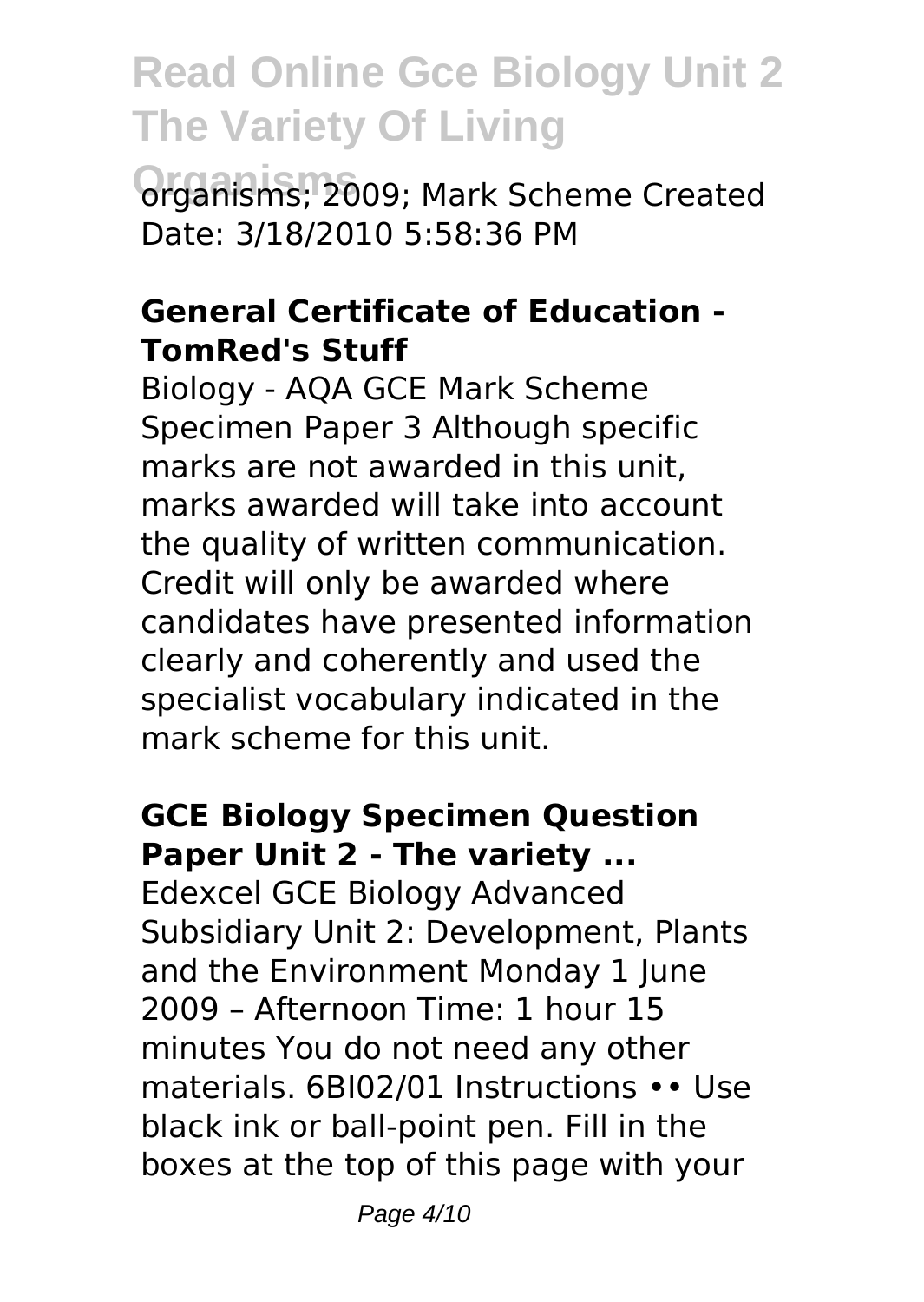**Organisms** name, centre number and candidate number ...

#### **Edexcel GCE Biology - Pearson qualifications**

Unit 2 The Variety of Living Organisms Classification & Taxonomy Practice Exam Questions. AQA GCE Biology AS Award 1411 Unit 2 Classification & Taxonomy. Unit 2 The Variety of Living Organisms. Classification & Taxonomy.

#### **Unit 2 The Variety of Living Organisms Classification ...**

Be part of the discussion and get useful help and advice on the TSR forums: Edexcel GCE Biology Unit 2- 3rd June 2013

### **Edexcel GCE Biology Unit 2- 3rd June 2013 - The Student Room**

Biology Resource Book Unit 07 and 08 - Grade 13 Biology Resource Book Unit 09 - Grade 13 Biology Resource Book Unit 10 - Grade 13 G.C.E. (A/L) Biology Practical Handbook (2017) Units of New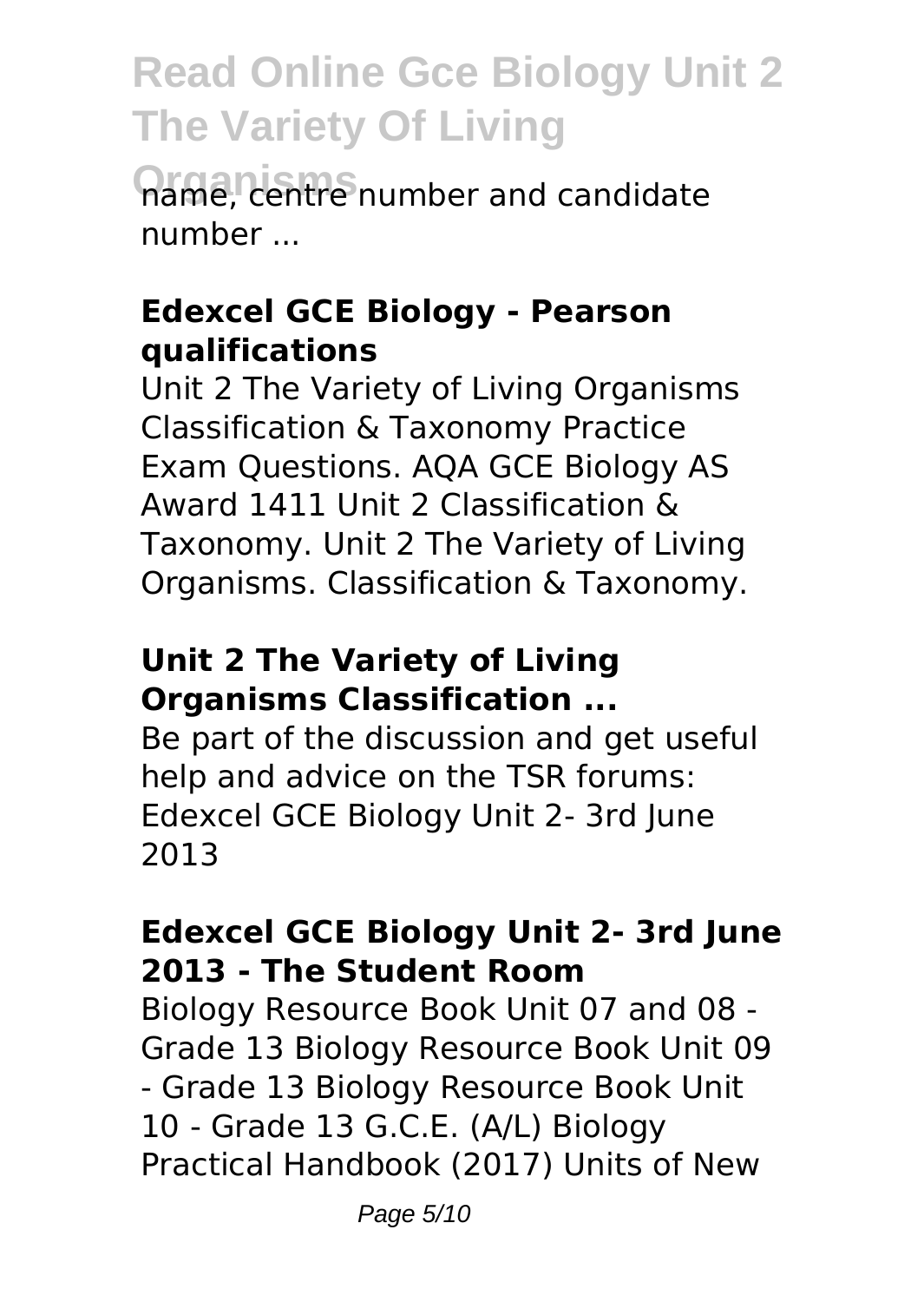**Organisms** A/L Biology Syllabus. 1. Introduction to Biology 2. Chemical and Cellular Basis of Life 3. Evolution and Diversity of Organisms 4. Plant form and function 5.

### **2019 – 2022 A/L Biology New Syllabus**

Edexcel GCE Biology Advanced Subsidiary Unit 2: Development, Plants and the Environment Monday 3 June 2013 – Morning Time: 1 hour 30 minutes 6BI02/01 You do not need any other materials. Instructions •• Use black ink or ball-point pen. Fill in the boxes at the top of this page with your name, • centre number and candidate number ...

### **Edexcel GCE Biology**

Edexcel GCE Biology Advanced Subsidiary Unit 2: Development, Plants and the Environment Tuesday 8 June 2010 – Morning Time: 1 hour 30 minutes You do not need any other materials. 6BI02/01 Instructions •• Use black ink or ball-point pen. Fill in the boxes at the top of this page with your name, centre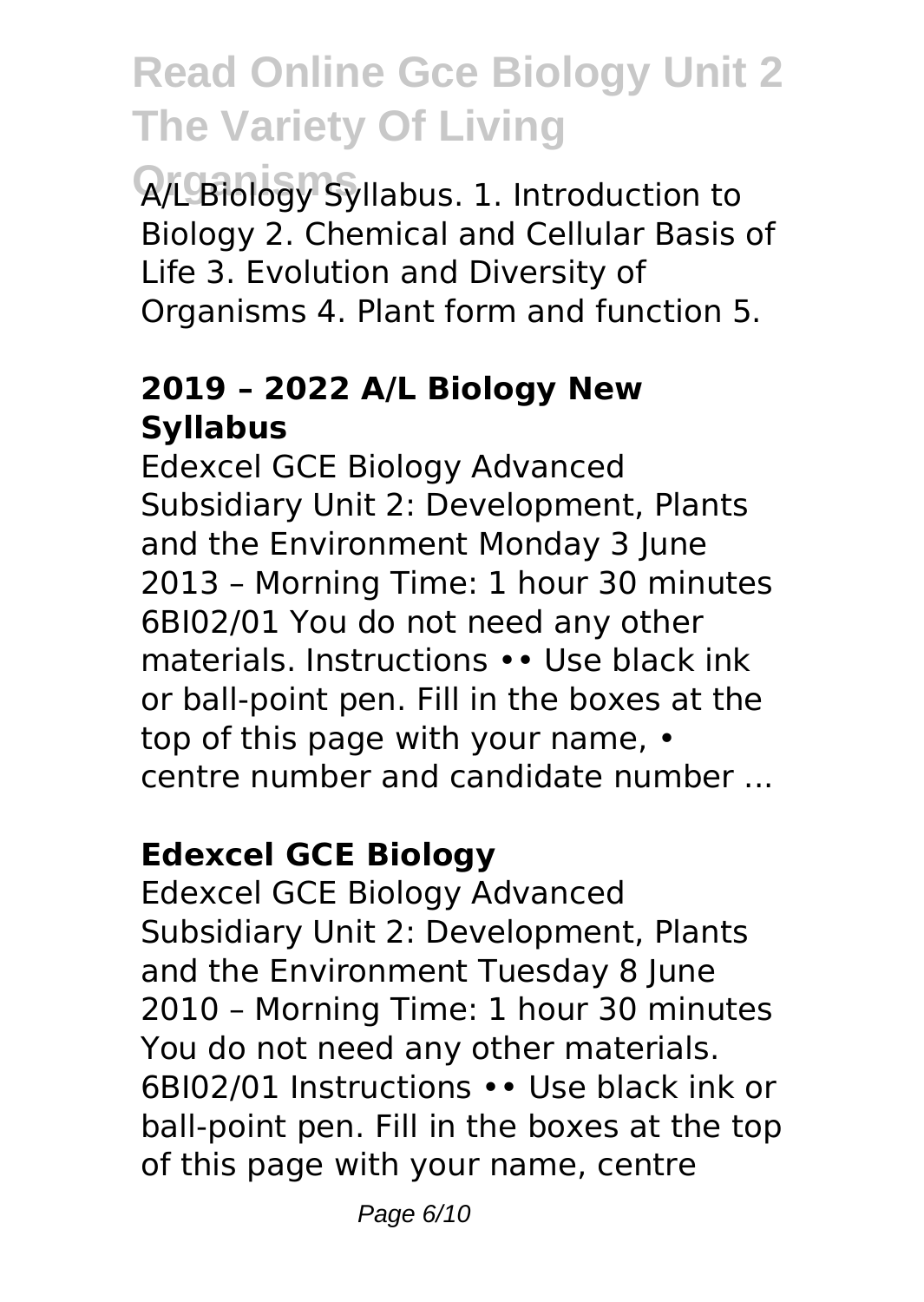**<u>Orimber and candidate number.**• •</u> Answer all questions.

### **Edexcel GCE Biology - Past Papers**

or Advanced GCE Biology, or for AS or Advanced GCE Biology (Human). Advanced Subsidiary Level Unit 8BI01 Biology AS 1 2 3 6BI01 6BI02 6BI03 Advanced GCE Level Unit 9BI01 Biology AS 1 2 3 6BI01 6BI02 6BI03 A2 4 5 6 6BI04 6BI05 6BI06 v . GENERAL INFORMATION The following symbols are used in the mark schemes for all questions:

#### **Mark Scheme Summer 2009 - Edexcel**

Start studying OCR GCE Biology - Unit 2 (Molecules, Biodiversity, Food and Health). Learn vocabulary, terms, and more with flashcards, games, and other study tools.

#### **OCR GCE Biology - Unit 2 (Molecules, Biodiversity, Food ...** New GCE Biology specification for first

Page 7/10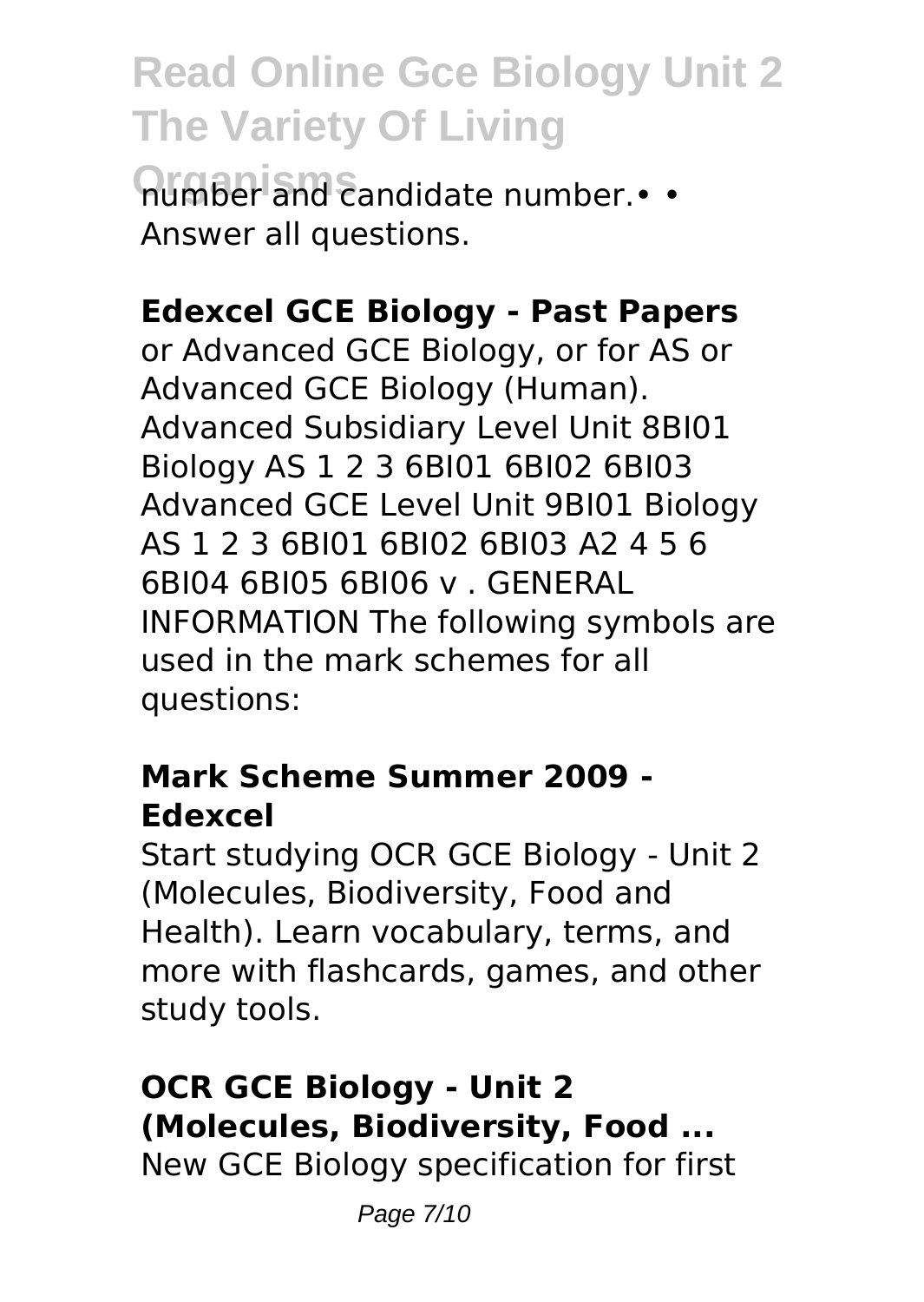teaching 2008: version 0.2, approved (July 2007) 8 2 Specification at a glance AS Examination - 1411 Unit 1 - Biology and disease – BIOL1 Examination paper (100 UMS) (60 raw marks) 5 - 7 short answer questions plus 2 longer questions, a short comprehension and a short structured essay 1¼ hours

### **GCE Biology Specification 2010 - Schudio**

Unit 6: Showtime; Data Tools: Chemistry Historical Regents Data; Physics. Unit 1: Force and Motion; Unit 2: Energy Storage and Transfer; FAQs: Frequently Asked Questions - Physics; Unit 4: Momentum Transfer; Unit 5: Electric Circuits; HS Biology. Unit 1: Marathon Runner - Full Unit; Unit 2: Humans vs. Bacteria - Full Unit; Unit 3: Evolution of ...

### **HS Biology Units | New Visions - Science**

WJEC GCE AS BIOLOGY(NEW) UNIT 2 - Biodiversity and Physiology of Body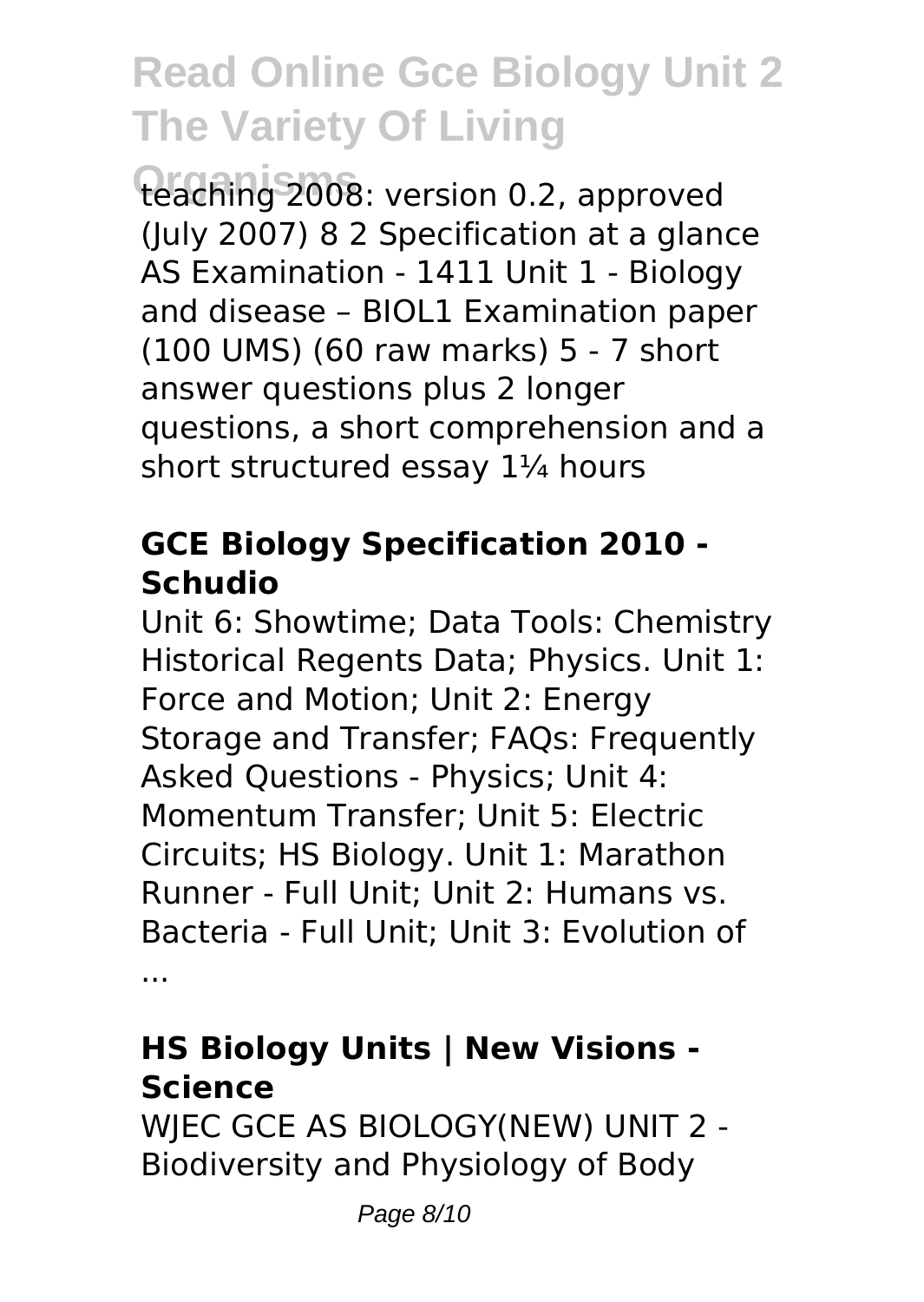Systems . SUMMER 2018 MARK SCHEME . GENERAL INSTRUCTIONS . Recording of marks . Examiners must mark in red ink. One tick must equate to one mark (apart from the questions where a level of response mark scheme is applied).

### **GCE AS MARKING SCHEME - PMT**

Biology Unit 2 Higher Tier [GBY22] FRIDAY 16 JUNE, MORNING 10503.01 F MARK SCHEME. General Marking Instructions Introduction Mark schemes are published to assist teachers and students in their preparation for examinations. Through the mark schemes teachers and students will be able to see what examiners are looking for

#### **10503.01 Online Marking Biology Unit 1 (H) Summer 2017**

Biology Unit 2: Grade II: Biology Unit 2: Grade I: Chemistry Unit 1: Grade I: Chemistry Unit 2: Grade I: EDEXCEL/GCE Advanced Subsidiary (AS) Level: Mathematics with Mechanics: Grade D: